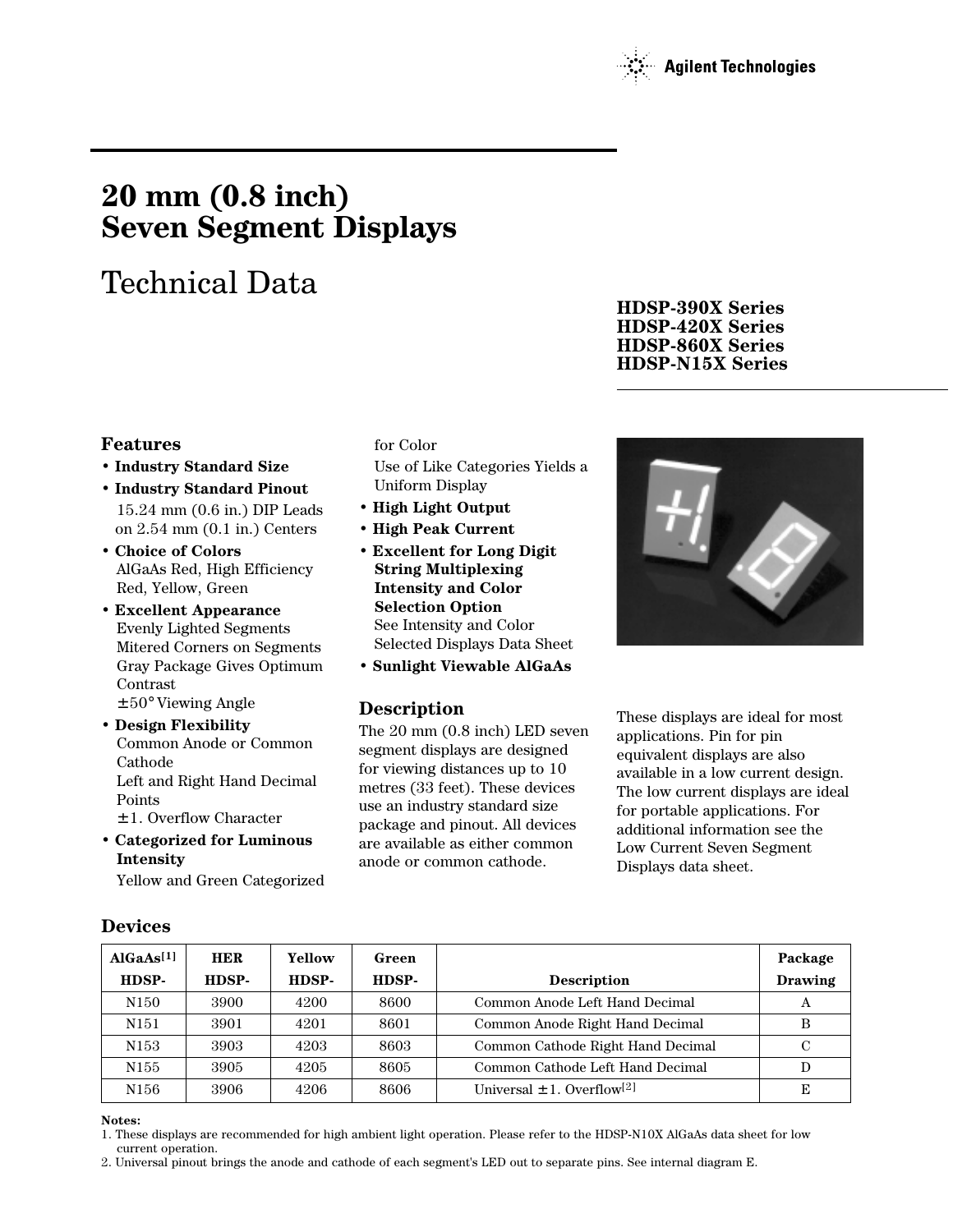### **Part Numbering System**



#### **Notes:**

1. For codes not listed in the figure above, please refer to the respective datasheet or contact your nearest Agilent representative for details.

2. Bin options refer to shippable bins for a part number. Color and Intensity Bins are typically restricted to 1 bin per tube (exceptions may apply). Please refer to respective datasheet for specific bin limit information.

2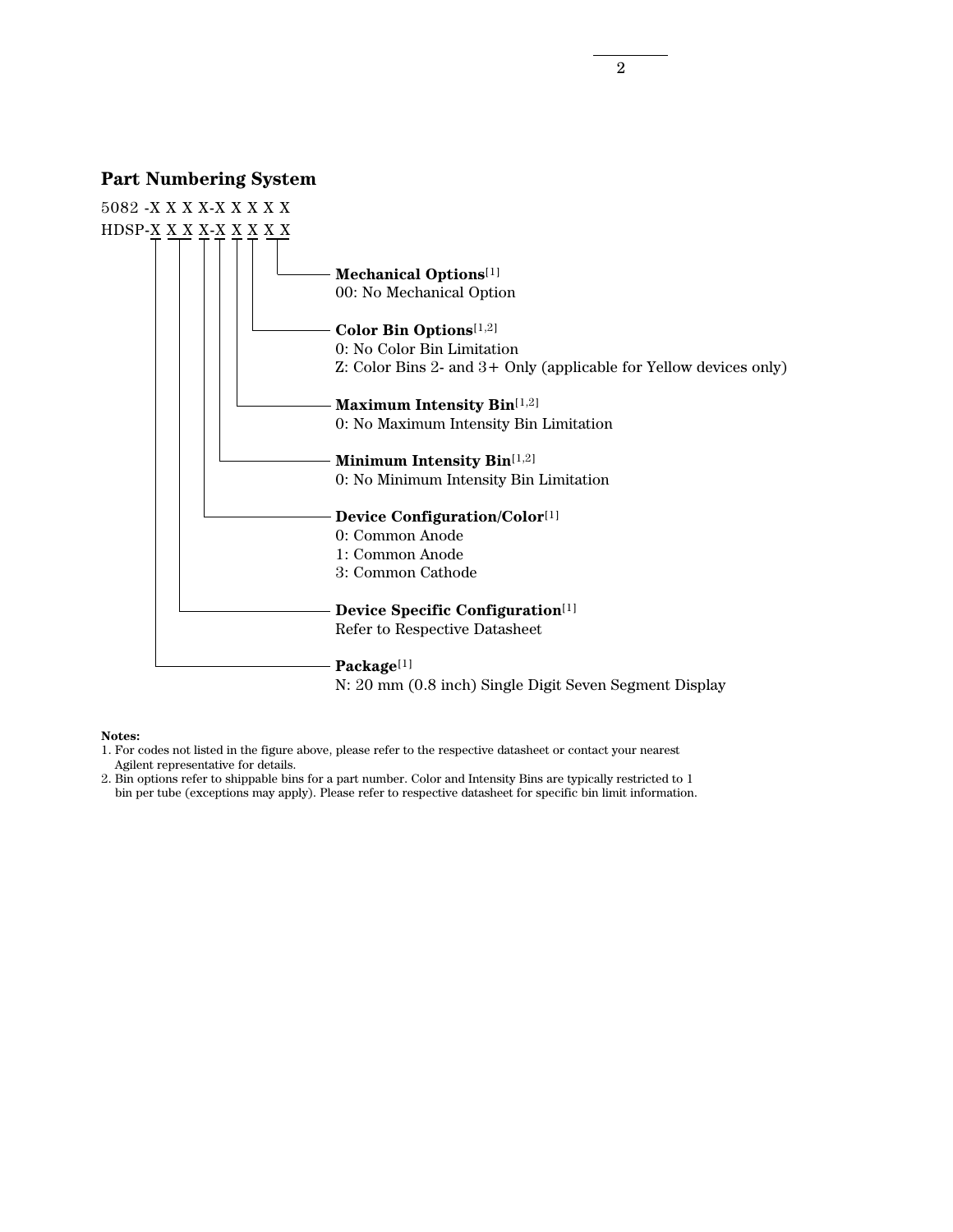# **Package Dimensions**



### **Internal Circuit Diagram**

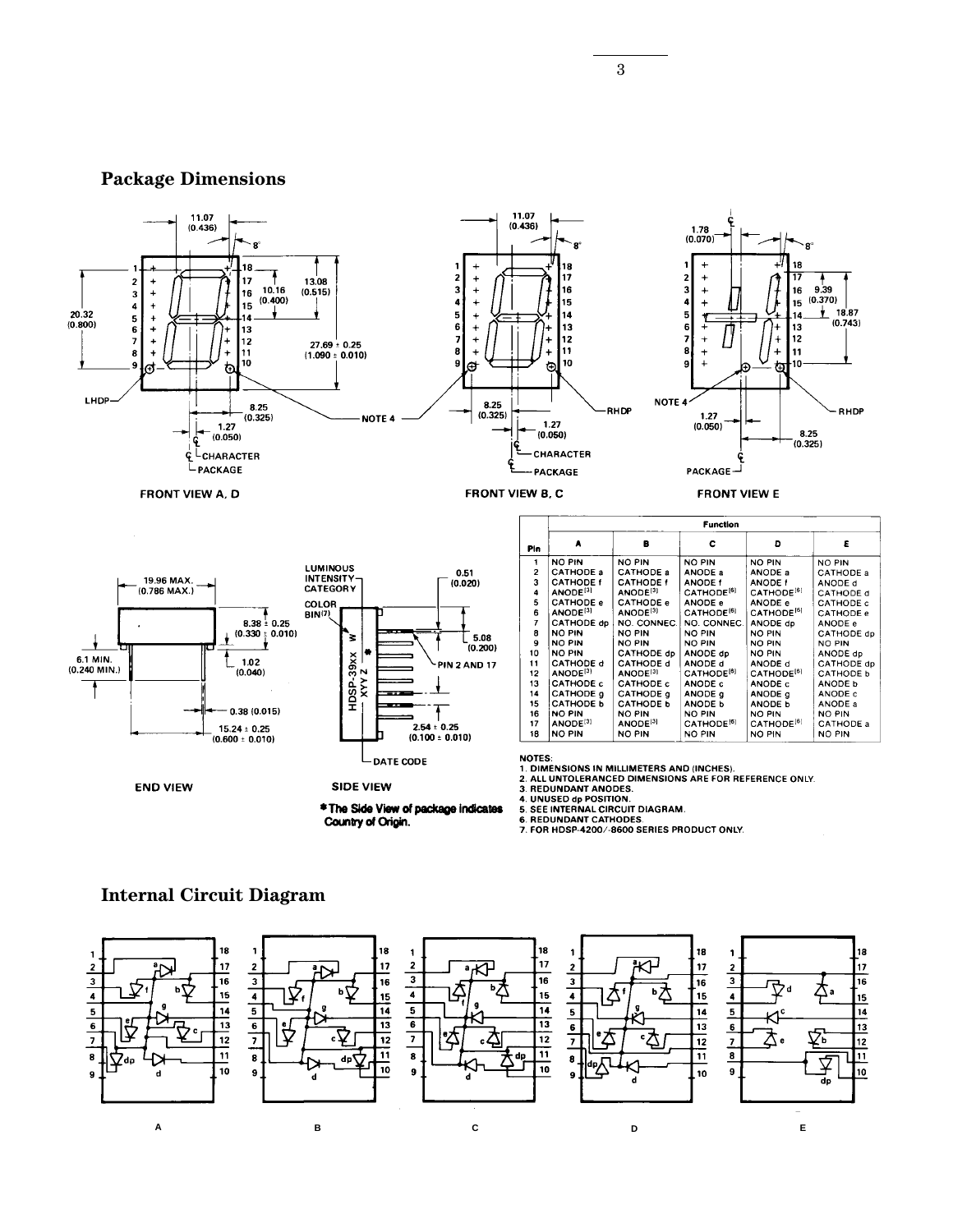# **Absolute Maximum Ratings**

| <b>Description</b>                                                              | <b>AlGaAs Red</b><br><b>HDSP-N150</b><br><b>Series</b> | <b>HER</b><br><b>HDSP-3900</b><br><b>Series</b> | Yellow<br><b>HDSP-4200</b><br><b>Series</b> | Green<br><b>HDSP-8600</b><br><b>Series</b> | Units |  |
|---------------------------------------------------------------------------------|--------------------------------------------------------|-------------------------------------------------|---------------------------------------------|--------------------------------------------|-------|--|
| Average Power per Segment or DP                                                 | 96                                                     | 105                                             | 105                                         | 105                                        | mW    |  |
| Peak Forward Current per<br>Segment or DP                                       | $160^{[1]}$                                            | $135^{[3]}$                                     | $135^{[3]}$                                 | $90^{[5]}$                                 | mA    |  |
| DC Forward Current per<br>Segment or DP                                         | $40^{[2]}$                                             | $40^{[4]}$                                      | $40^{[4]}$                                  | $30^{[6]}$                                 | mA    |  |
| <b>Operating Temperature Range</b>                                              | $-20$ to $+100^{[7]}$                                  | $-40$ to $+100$<br>$-40$ to $+100$              |                                             |                                            |       |  |
| Storage Temperature Range                                                       | $-55$ to $+100$                                        |                                                 |                                             |                                            |       |  |
| Reverse Voltage per Segment or DP                                               | 3.0                                                    |                                                 |                                             |                                            |       |  |
| Wave Soldering Temperature for<br>3 Seconds (1.60 mm [0.063 in.]<br>below body) | 250                                                    |                                                 |                                             |                                            |       |  |

#### **Notes:**

1. See Figure 2 to establish pulsed conditions.

2. Derate above 55°C at 0.8 mA/°C.

3. See Figure 7 to establish pulsed conditions.

4. Derate above 50°C at 0.73 mA/°C.

5. See Figure 8 to establish pulsed conditions.

6. Derate above 50°C at 0.54 mA/°C.

7. For operation below –20°C, contact your local Agilent components sales office or an authorized distributor.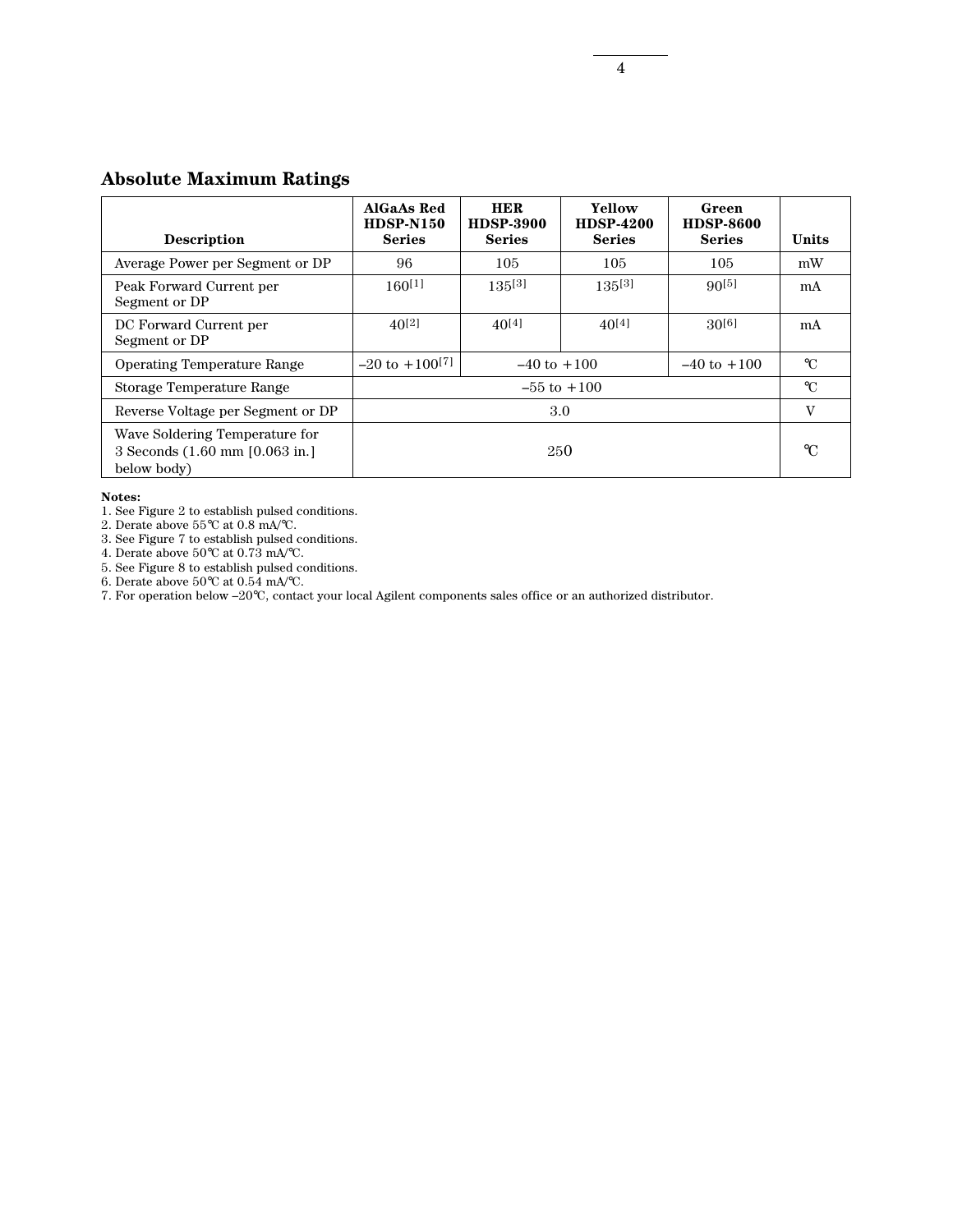|  | Electrical/Optical Characteristics at $T_A = 25^{\circ}C$ |
|--|-----------------------------------------------------------|
|--|-----------------------------------------------------------|

# **AlGaAs Red**

| <b>Device</b><br><b>Series</b> | <b>Parameter</b>                                                 | <b>Symbol</b>             | Min. | Typ. | Max. | Units                      | <b>Test Conditions</b> |
|--------------------------------|------------------------------------------------------------------|---------------------------|------|------|------|----------------------------|------------------------|
|                                | Luminous Intensity/Segment <sup>[1,2,5]</sup><br>(Digit Average) | $I_V$                     | 6.0  | 14.0 |      | mcd                        | $I_F = 20$ mA          |
|                                | Forward Voltage/Segment or DP                                    | $V_{\rm F}$               |      | 1.8  |      | V                          | $I_F = 20$ mA          |
|                                |                                                                  |                           |      | 2.0  | 3.0  | V                          | $I_F = 100 \text{ mA}$ |
| HDSP-<br>N15X                  | Peak Wavelength                                                  | $\lambda_{\mathrm{PEAK}}$ |      | 645  |      | nm                         |                        |
|                                | Dominant Wavelength <sup>[3]</sup>                               | $\lambda_{\rm d}$         |      | 637  |      | nm                         |                        |
|                                | Reverse Voltage/Segment or DP[4]                                 | $V_{R}$                   | 3.0  | 15   |      | V                          | $I_R = 100 \mu A$      |
|                                | Temperature Coefficient of<br>$V_F/S$ egment or DP               | $\Delta V_{\rm F}$ /°C    |      | $-2$ |      | $mV$ /°C                   |                        |
|                                | Thermal Resistance LED Junction-<br>to-Pin                       | $R\theta_{\text{J-PIN}}$  |      | 430  |      | $\rm ^{\circ} C/W/$<br>Seg |                        |

# **High Efficiency Red**

| <b>Device</b><br><b>Series</b> | <b>Parameter</b>                                   | <b>Symbol</b>             | Min. | Typ. | Max. | <b>Units</b>               | <b>Test Conditions</b>                |
|--------------------------------|----------------------------------------------------|---------------------------|------|------|------|----------------------------|---------------------------------------|
|                                | Luminous Intensity/Segment <sup>[1,2]</sup>        | $I_V$                     | 3350 | 7000 |      | ucd                        | $I_F = 100$ mA Peak:<br>$1$ of $5$ df |
|                                | (Digit Average)                                    |                           |      | 4800 |      | $\mu$ cd                   | $I_F = 20$ mA                         |
| HDSP-                          | Forward Voltage/Segment or DP                      | $V_{\rm F}$               |      | 2.6  | 3.5  | V                          | $I_F = 100 \text{ mA}$                |
| 390X                           | Peak Wavelength                                    | $\lambda_{\mathrm{PEAK}}$ |      | 635  |      | nm                         |                                       |
|                                | Dominant Wavelength <sup>[3]</sup>                 | $\lambda_{\rm d}$         |      | 626  |      | nm                         |                                       |
|                                | Reverse Voltage/Segment or DP <sup>[4]</sup>       | $\rm V_R$                 | 3.0  | 25   |      | V                          | $I_R = 100 \mu A$                     |
|                                | Temperature Coefficient of<br>$V_F/S$ egment or DP | $\Delta V_{\rm F}$ /°C    |      | $-2$ |      | $mV$ /°C                   |                                       |
|                                | Thermal Resistance LED Junction-<br>to-Pin         | $R\theta_{\text{J-PIN}}$  |      | 375  |      | $\rm ^{\circ}$ C/W/<br>Seg |                                       |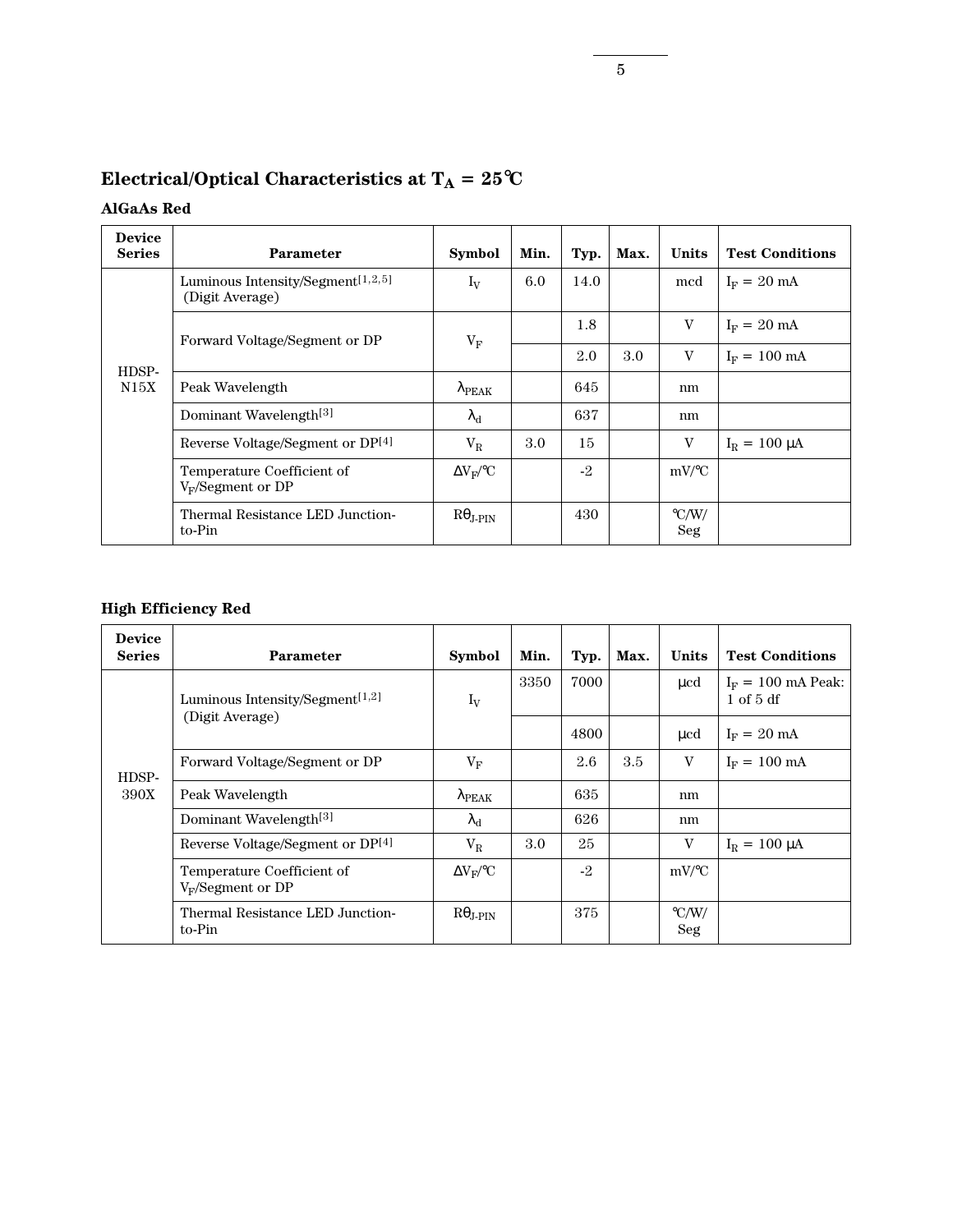### **Yellow**

| <b>Device</b><br><b>Series</b> | <b>Parameter</b>                                               | <b>Symbol</b>                | Min.  | Typ. | Max.  | <b>Units</b>               | <b>Test Conditions</b>                |
|--------------------------------|----------------------------------------------------------------|------------------------------|-------|------|-------|----------------------------|---------------------------------------|
|                                | Luminous Intensity/Segment <sup>[1,2]</sup><br>(Digit Average) | $I_V$                        | 2200  | 7000 |       | ucd                        | $I_F = 100$ mA Peak:<br>$1$ of $5$ df |
|                                |                                                                |                              |       | 3400 |       | $\mu$ cd                   | $I_F = 20$ mA                         |
| HDSP-                          | Forward Voltage/Segment or DP                                  | $V_{\rm F}$                  |       | 2.6  | 3.5   | V                          | $I_F = 100 \text{ mA}$                |
| 420X                           | Peak Wavelength                                                | $\lambda_{\mathrm{PEAK}}$    |       | 583  |       | nm                         |                                       |
|                                | Dominant Wavelength <sup>[3,6]</sup>                           | $\lambda_{\rm d}$            | 581.5 | 586  | 592.5 | nm                         |                                       |
|                                | Reverse Voltage/Segment or DP <sup>[4]</sup>                   | $\rm V_R$                    | 3.0   | 25.0 |       | V                          | $I_R = 100 \mu A$                     |
|                                | Temperature Coefficient of<br>$V_F/S$ egment or DP             | $\Delta V_{\rm F}/^{\circ}C$ |       | $-2$ |       | $mV$ /°C                   |                                       |
|                                | Thermal Resistance LED Junction-<br>to-Pin                     | $R\theta$ depth              |       | 375  |       | $\rm ^{\circ}$ C/W/<br>Seg |                                       |

### **Green**

| <b>Device</b><br><b>Series</b> | <b>Parameter</b>                                   | <b>Symbol</b>             | Min. | Typ. | Max. | Units                      | <b>Test Conditions</b>               |
|--------------------------------|----------------------------------------------------|---------------------------|------|------|------|----------------------------|--------------------------------------|
|                                | Luminous Intensity/Segment <sup>[1,2]</sup>        | $I_V$                     | 680  | 1500 |      | ucd                        | $I_F = 10 \text{ mA}$                |
|                                | (Digit Average)                                    |                           |      | 1960 |      | μcd                        | $I_F = 50$ mA Peak:<br>$1$ of $5$ df |
|                                | Forward Voltage/Segment or DP                      | $V_{\rm F}$               |      | 2.1  | 2.5  | V                          | $I_F = 10$ mA                        |
| HDSP-<br><b>860X</b>           | Peak Wavelength                                    | $\lambda_{\mathrm{PEAK}}$ |      | 566  |      | nm                         |                                      |
|                                | Dominant Wavelength <sup>[3,6]</sup>               | $\lambda_{\rm d}$         |      | 571  | 577  | nm                         |                                      |
|                                | Reverse Voltage/Segment or DP <sup>[4]</sup>       | $V_{R}$                   | 3.0  | 50.0 |      | V                          | $I_R = 100 \mu A$                    |
|                                | Temperature Coefficient of<br>$V_F/S$ egment or DP | $\Delta V_{\rm F}$ /°C    |      | $-2$ |      | $mV$ /°C                   |                                      |
|                                | Thermal Resistance LED Junction-<br>to-Pin         | $R\theta_{\text{J-PIN}}$  |      | 375  |      | $\rm ^{\circ} C/W/$<br>Seg |                                      |

#### **Notes:**

2. The digits are categorized for luminous intensity. The intensity category is designated by a letter on the side of the package.

<sup>1.</sup> Case temperature of the device immediately prior to the intensity measurement is 25°C.

<sup>3.</sup> The dominant wavelength,  $\lambda_d$ , is derived from the CIE chromaticity diagram and is that single wavelength which defines the color of the device.

<sup>4.</sup> Typical specification for reference only. Do not exceed absolute maximum ratings.

<sup>5.</sup> For low current operation, the AlGaAs Red HDSP-N100 series displays are recommended. They are tested at 1 mA dc/segment and are pin for pin compatible with the HDSP-N150 series.

<sup>6.</sup> The Yellow (HDSP-4200) and Green (HDSP-8600) displays are categorized for dominant wavelength. The category is designated by a number adjacent to the luminous intensity category letter.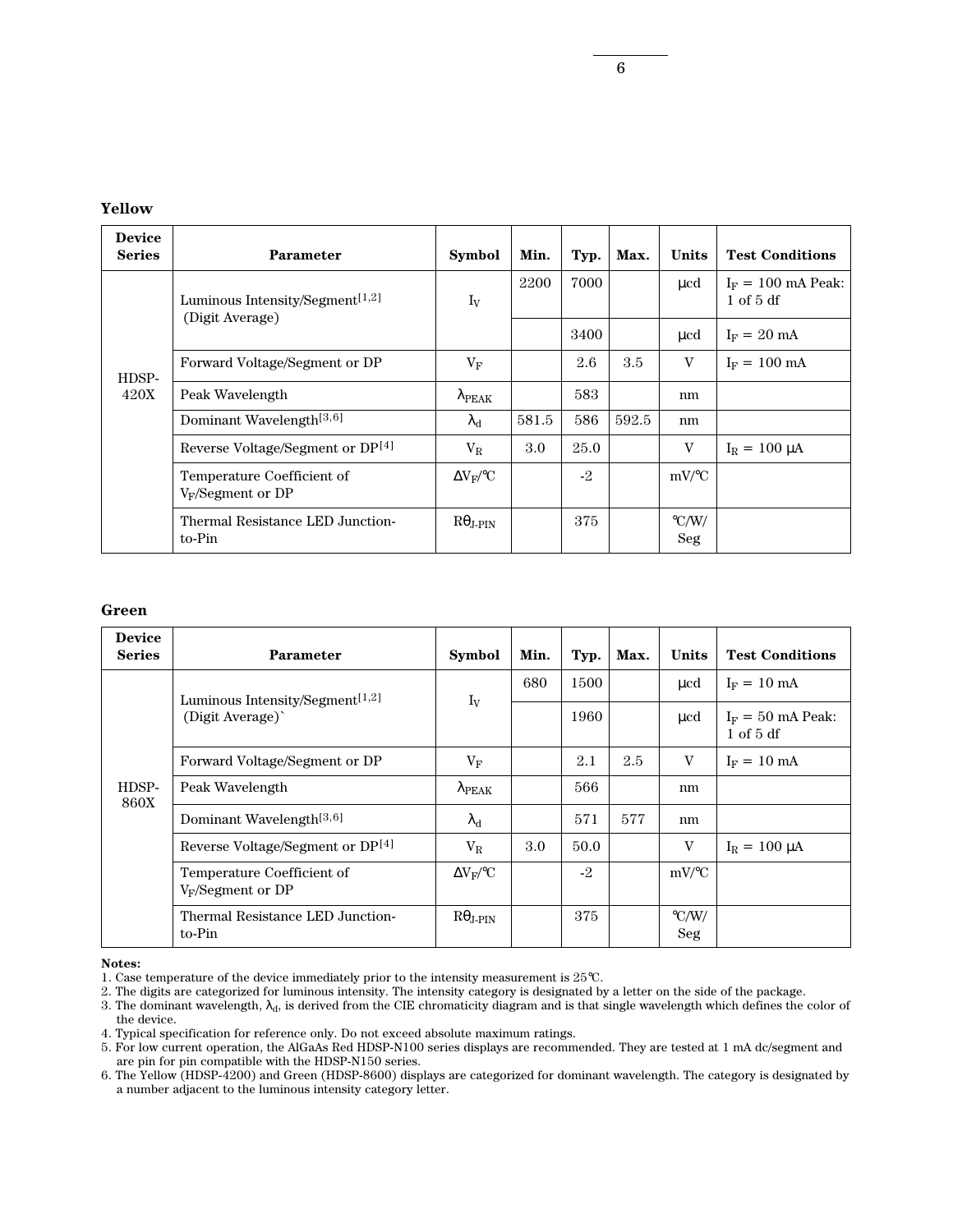7

### **AlGaAs Red**



**Figure 1. Maximum Allowed Peak Current vs. Pulse Duration – AlGaAs Red.**



**Figure 2. Maximum Allowable DC Current vs. Ambient Temperature.**



**Figure 4. Relative Luminous Intensity vs. DC Forward Current.**



**Figure 3. Forward Current vs. Forward Voltage.**



**Figure 5. Relative Efficiency (Luminous Intensity per Unit Current) vs. Peak Current.**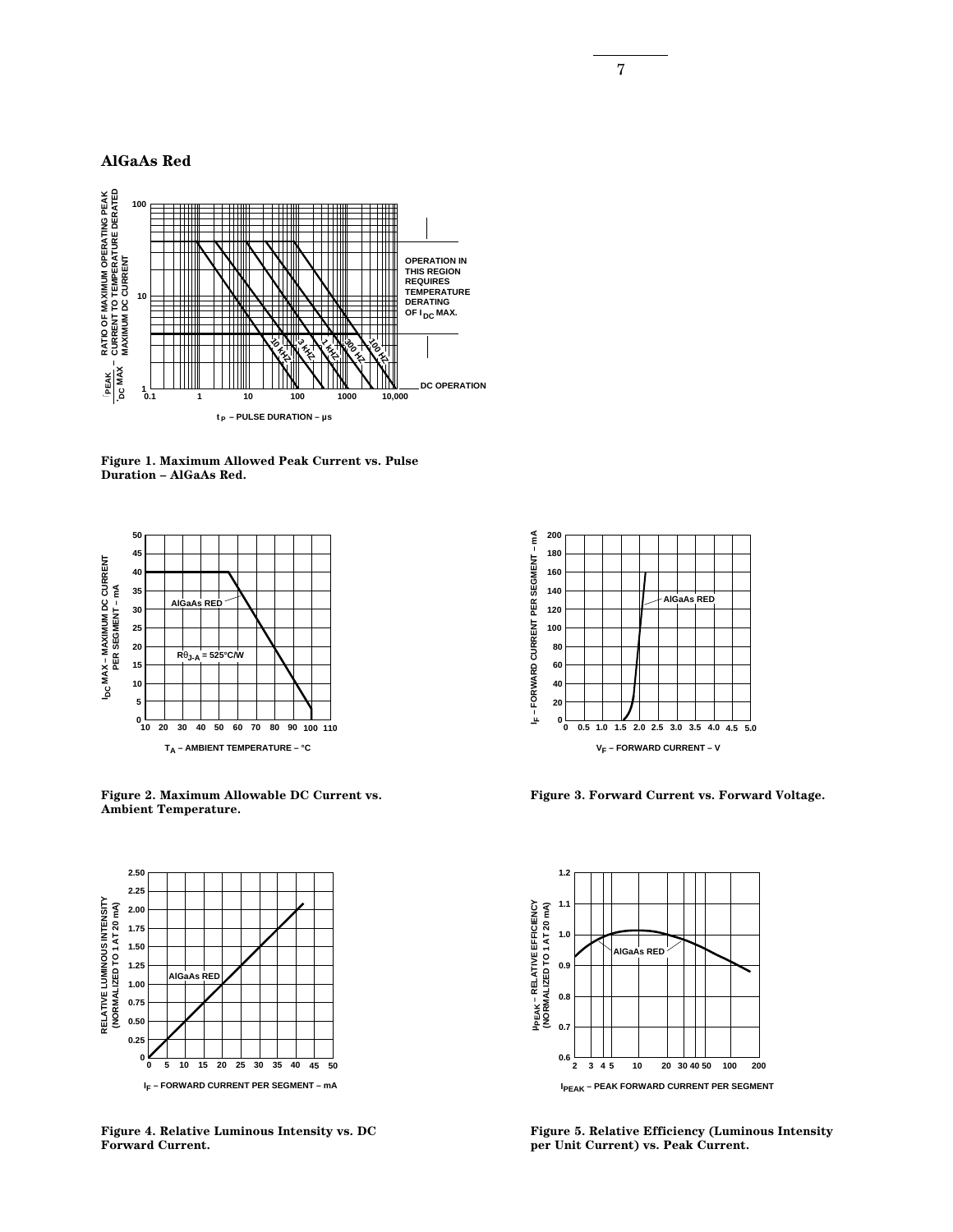### **HER, Yellow, Green**





**Figure 6. Maximum Allowed Peak Current vs. Pulse Duration – HER, Yellow.**



**Figure 8. Maximum Allowable DC Current vs. Ambient Temperature.**



**Figure 10. Relative Luminous Intensity vs. DC Forward Current.**

**Figure 7. Maximum Allowed Peak Current vs. Pulse Duration – Green.**



**Figure 9. Forward Current vs. Forward Voltage.**



**Figure 11. Relative Efficiency (Luminous Intensity per Unit Current) vs. Peak Current.**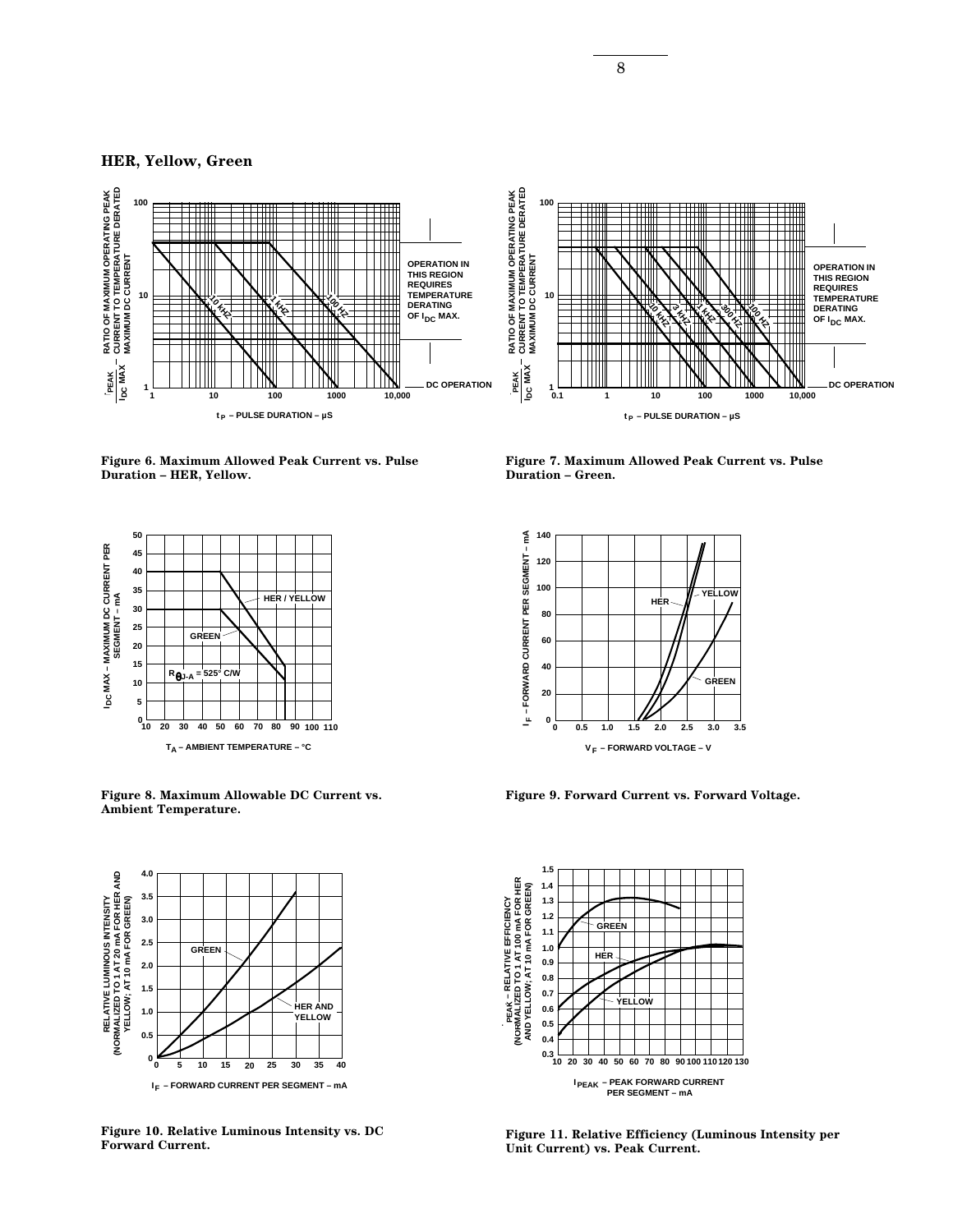| $H$ DSP-N15 $x$        |       |       |  |  |  |
|------------------------|-------|-------|--|--|--|
| <b>IV Bin Category</b> | Min.  | Max.  |  |  |  |
| J                      | 6.14  | 11.20 |  |  |  |
| K                      | 9.20  | 16.90 |  |  |  |
| L                      | 13.80 | 25.30 |  |  |  |
| M                      | 20.70 | 38.00 |  |  |  |
| N                      | 31.10 | 56.90 |  |  |  |
|                        | 46.60 | 85.40 |  |  |  |

# **Yellow**

| $H$ DSP-420 $x$        |       |       |  |  |  |
|------------------------|-------|-------|--|--|--|
| <b>IV Bin Category</b> | Min.  | Max.  |  |  |  |
| C                      | 2.23  | 4.09  |  |  |  |
| D                      | 3.35  | 6.14  |  |  |  |
| E                      | 5.02  | 9.21  |  |  |  |
| F                      | 7.53  | 13.82 |  |  |  |
| G                      | 11.30 | 20.72 |  |  |  |
| H                      | 16.95 | 31.08 |  |  |  |
|                        | 25.43 | 46.62 |  |  |  |

### **Green**

| $H$ DSP-860 $x$        |      |      |  |  |  |
|------------------------|------|------|--|--|--|
| <b>IV Bin Category</b> | Min. | Max. |  |  |  |
|                        | 1.03 | 1.88 |  |  |  |
| E                      | 1.54 | 2.82 |  |  |  |
| F                      | 2.31 | 4.25 |  |  |  |
| G                      | 3.47 | 6.37 |  |  |  |
|                        | 5.21 | 9.55 |  |  |  |

# **HER**

| $H$ DSP-390 $x$        |       |       |  |  |  |
|------------------------|-------|-------|--|--|--|
| <b>IV Bin Category</b> | Min.  | Max.  |  |  |  |
|                        | 3.35  | 6.14  |  |  |  |
| E                      | 5.02  | 9.21  |  |  |  |
| F                      | 7.53  | 13.82 |  |  |  |
| G                      | 11.30 | 20.72 |  |  |  |
| H                      | 16.95 | 31.08 |  |  |  |
|                        | 25.43 | 46.62 |  |  |  |

# **Color Categories**

|        |                | Dominant Wavelength (nm) |        |  |  |  |
|--------|----------------|--------------------------|--------|--|--|--|
| Color  | Bin            | Min.                     | Max.   |  |  |  |
| Yellow | 1              | 581.50                   | 585.00 |  |  |  |
|        | 3              | 584.00                   | 587.50 |  |  |  |
|        | $\mathfrak{D}$ | 586.50                   | 590.00 |  |  |  |
|        | 4              | 589.00                   | 592.50 |  |  |  |
| Green  | 2              | 573.00                   | 577.00 |  |  |  |
|        | 3              | 570.00                   | 574.00 |  |  |  |
|        |                | 567.00                   | 571.00 |  |  |  |
|        | 5              | 564.00                   | 568.00 |  |  |  |

**Note:**

All categories are established for classification of products. Products may not be available in all categories. Please contact your Agilent representatives for further clarification/information.

# **Contrast Enhancement**

For information on contrast enhancement, please see Application Note 1015.

# **Soldering/Cleaning**

Cleaning agents from the ketone family (acetone, methyl ethyl ketone, etc.) and from the chlorinated hydrocarbon family (methylene chloride, trichloroethylene, carbon tetrachloride, etc.) are not recommended for cleaning LED parts. All of these various solvents attack or dissolve the encapsulating epoxies used to form the package of plastic LED parts.

For information on soldering LEDs, please refer to Application Note 1027.